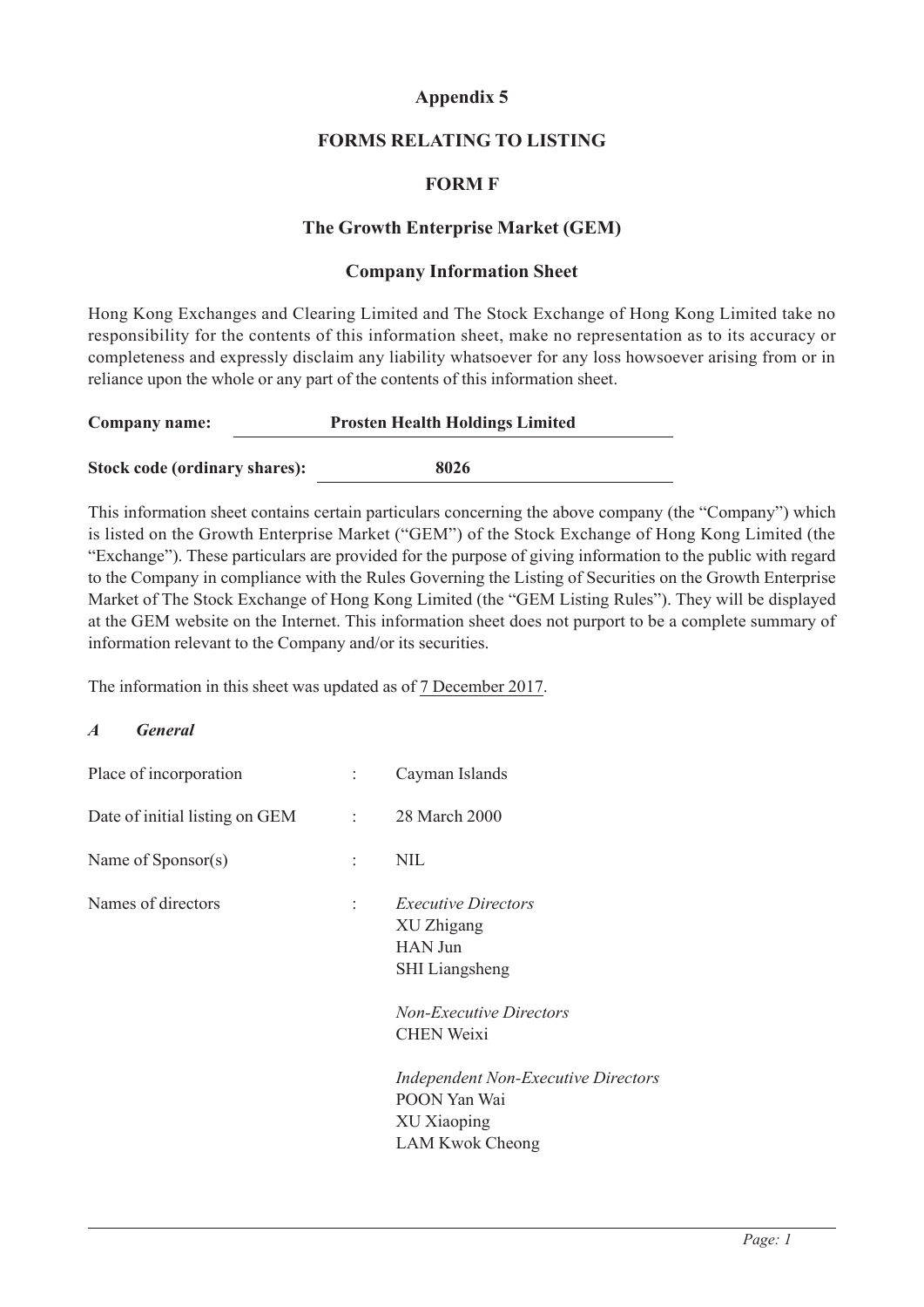Name(s) of substantial shareholder(s)  $\cdot$ (as such term is defined in rule 1.01 of the GEM Listing Rules) and their respective interests in the ordinary shares and other securities of the Company

|                                  |              | Interest in the    | Percentage of the |
|----------------------------------|--------------|--------------------|-------------------|
|                                  |              | ordinary shares or | Company's issued  |
|                                  |              | underlying shares  | share capital     |
| Name of shareholder              | <b>Notes</b> |                    | Note $(2)$        |
|                                  |              |                    |                   |
| <b>Brilliant Chapter Limited</b> | (1)          | 757,506,294        | 62.55%            |
| Mr. Zhang Chun Hua               | (1)          | 757,506,294        | 62.55%            |

Notes:

- 1. Brilliant Chapter Limited is a limited liability company incorporated in the Republic of Seychelles, the entire issued share capital of which is beneficially owned as to 80% by Mr. Zhang Chun Hua and as to 20% by Source Mega Limited, a company incorporated in the Republic of Seychelles. The directors of Brilliant Chapter Limited are Mr. Zhang Chun Hua and Ms. Zhang Chun Ping and the sole director of Source Mega Limited is Ms. Zhang Chun Ping. Mr. Zhang Chun Hua is the brother of Ms. Zhang Chun Ping.
- 2. Based on 1,210,963,725 shares of the Company in issue as at the date of this form.

| Name(s) of company(ies) listed on GEM $\therefore$ NIL<br>or the Main Board of the Stock Exchange<br>within the same group as the Company |                                                                                                                     |
|-------------------------------------------------------------------------------------------------------------------------------------------|---------------------------------------------------------------------------------------------------------------------|
| Financial year end date                                                                                                                   | 31 March                                                                                                            |
| Registered address                                                                                                                        | Century Yard<br>Cricket Square<br><b>Hutchins Drive</b><br>P.O. Box 2681<br>Grand Cayman KY1-1111<br>Cayman Islands |
| Head office and principal<br>place of business                                                                                            | : Unit 715, Star House<br>3 Salisbury Road, Tsim Sha Tsui<br>Kowloon, Hong Kong                                     |
| Web-site address (if applicable)                                                                                                          | www.prosten.com                                                                                                     |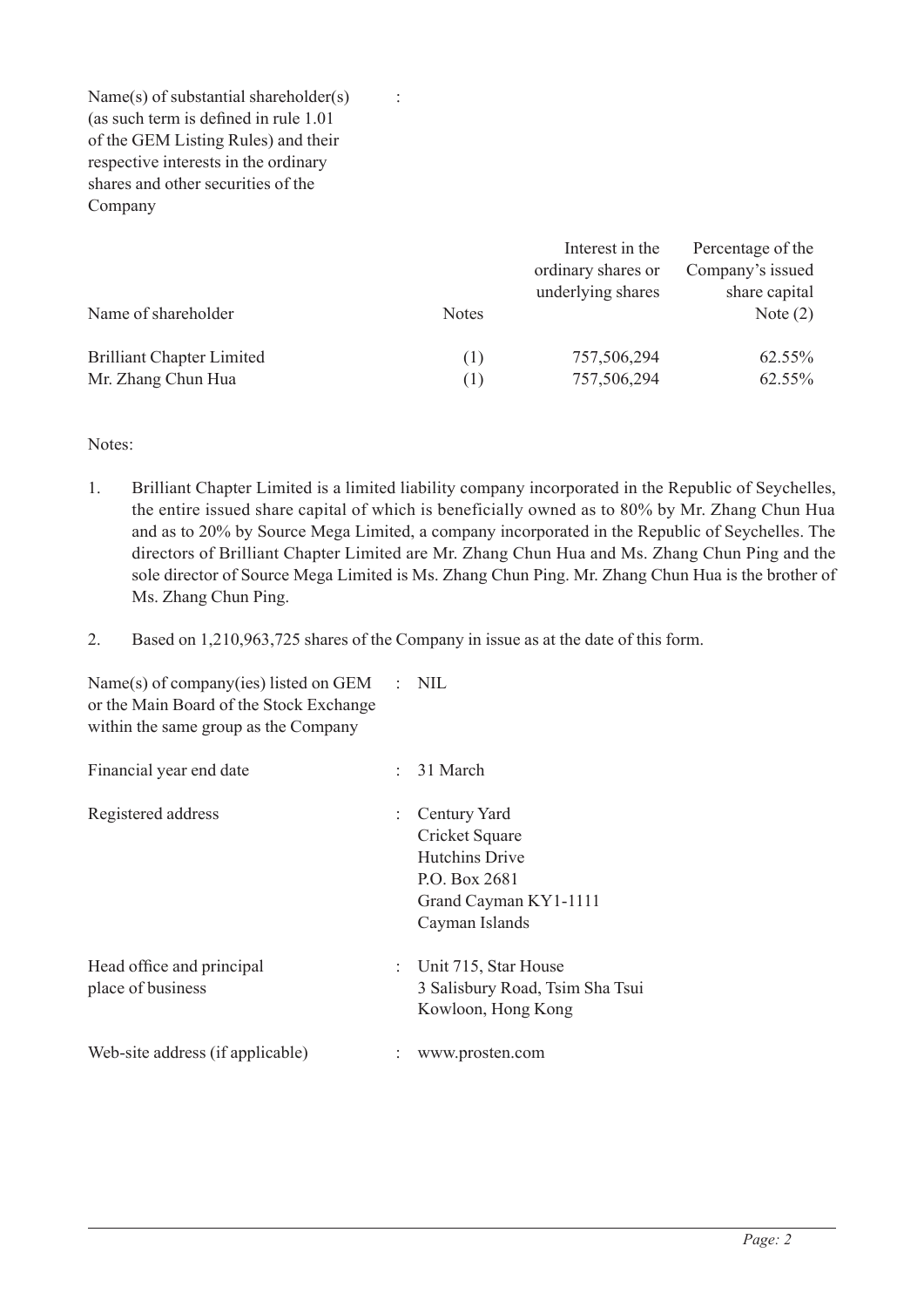| Share registrar | Principal share registrar and transfer office:<br>SMP Partners (Cayman) Limited<br>Royal Bank House - 3rd Floor<br>24 Shedden Road, P.O. Box 1586<br>Grand Cayman KY1-1110<br>Cayman Islands |
|-----------------|----------------------------------------------------------------------------------------------------------------------------------------------------------------------------------------------|
|                 | Hong Kong branch share registrar and transfer office:<br><b>Tricor Tengis Limited</b><br>Level 22, Hopewell Centre<br>183 Queen's Road East<br>Hong Kong                                     |
| <b>Auditors</b> | <b>HLB Hodgson Impey Cheng Limited</b><br>Certified Public Accountants<br>31/F., Gloucester Road, The Landmark<br>11 Pedder Street<br>Central, Hong Kong                                     |

## *B. Business activities*

The Company and its subsidiaries (collectively the "Group") is principally engaged in the following activities:

- provision of mobile search services and mobile value added services;
- trading, distribution and manufacturing of medical, pharmaceutical and healthcare food products;
- design, research, development, wholesale and retail of jewellery; and
- provision of financial services, including money lending services.

## *C. Ordinary shares*

| Number of ordinary shares in issue                                          | : $1,210,963,725$ shares |
|-----------------------------------------------------------------------------|--------------------------|
| Par value of ordinary shares in issue.                                      | : $HK$0.10$              |
| Board lot size (in number of shares)                                        | : 1,000                  |
| Name of other stock exchange(s) on<br>which ordinary shares are also listed | $:$ NIL                  |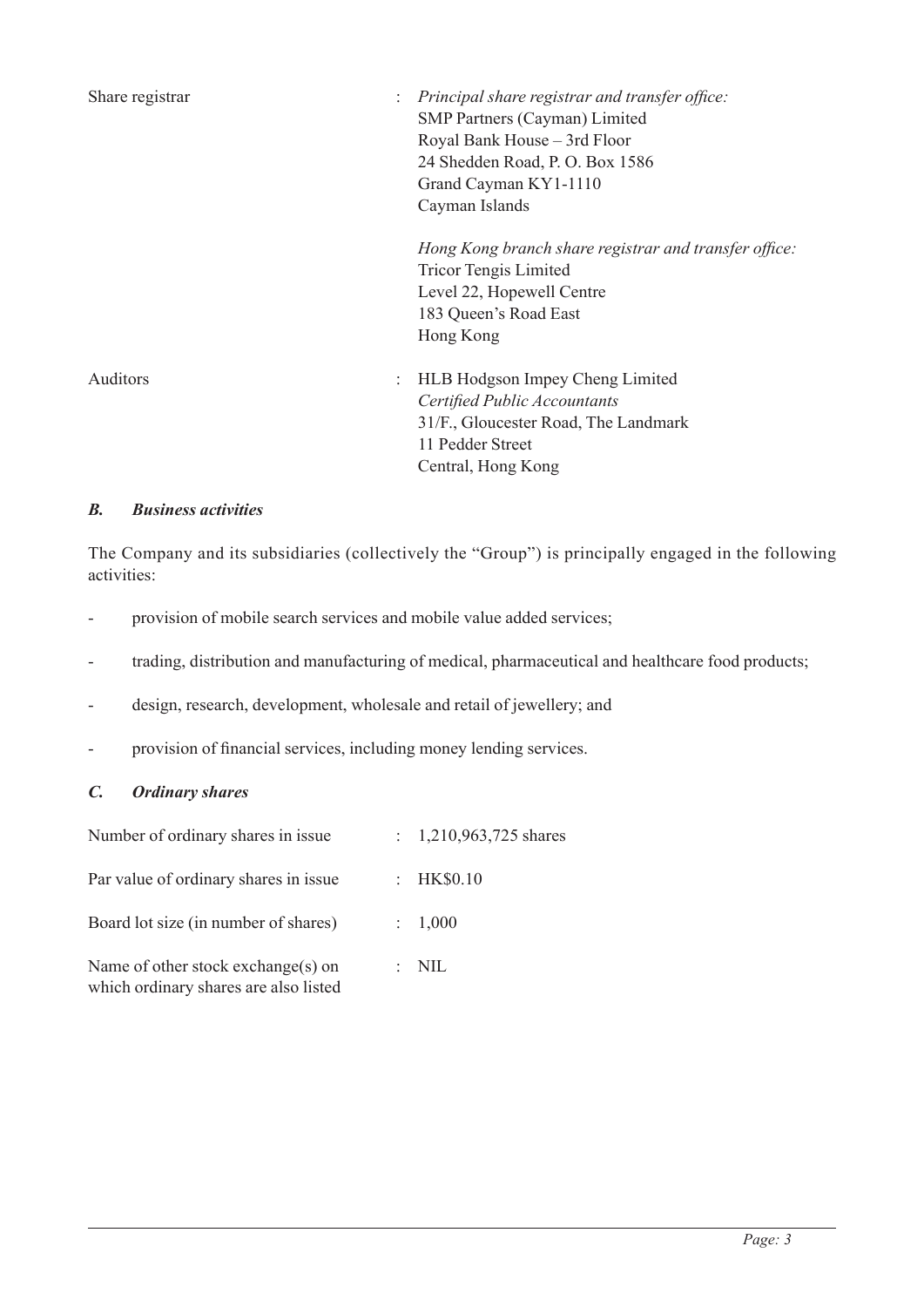# *D. Warrants*

| Stock code                                                                                                |     | : $N/A$ |
|-----------------------------------------------------------------------------------------------------------|-----|---------|
| Board lot size                                                                                            |     | : $N/A$ |
| Expiry date                                                                                               |     | : N/A   |
| Exercise price                                                                                            | ÷., | N/A     |
| Conversion ratio<br>(Not applicable if the warrant is<br>denominated in dollar value of conversion right) | ÷., | N/A     |
| No. of warrants outstanding                                                                               |     | : N/A   |
| No. of shares falling to be issued                                                                        |     | N/A     |

upon the exercise of outstanding warrants

## *E. Other securities*

Details of any other securities in issue.

*(i.e. other than the ordinary shares described in C above and warrants described in D above but including options granted to executives and/or employees).* N/A

*(Please include details of stock code if listed on GEM or the Main Board or the name of any other stock exchange(s) on which such securities are listed).*

If there are any debt securities in issue that are guaranteed, please indicate name of guarantor. N/A